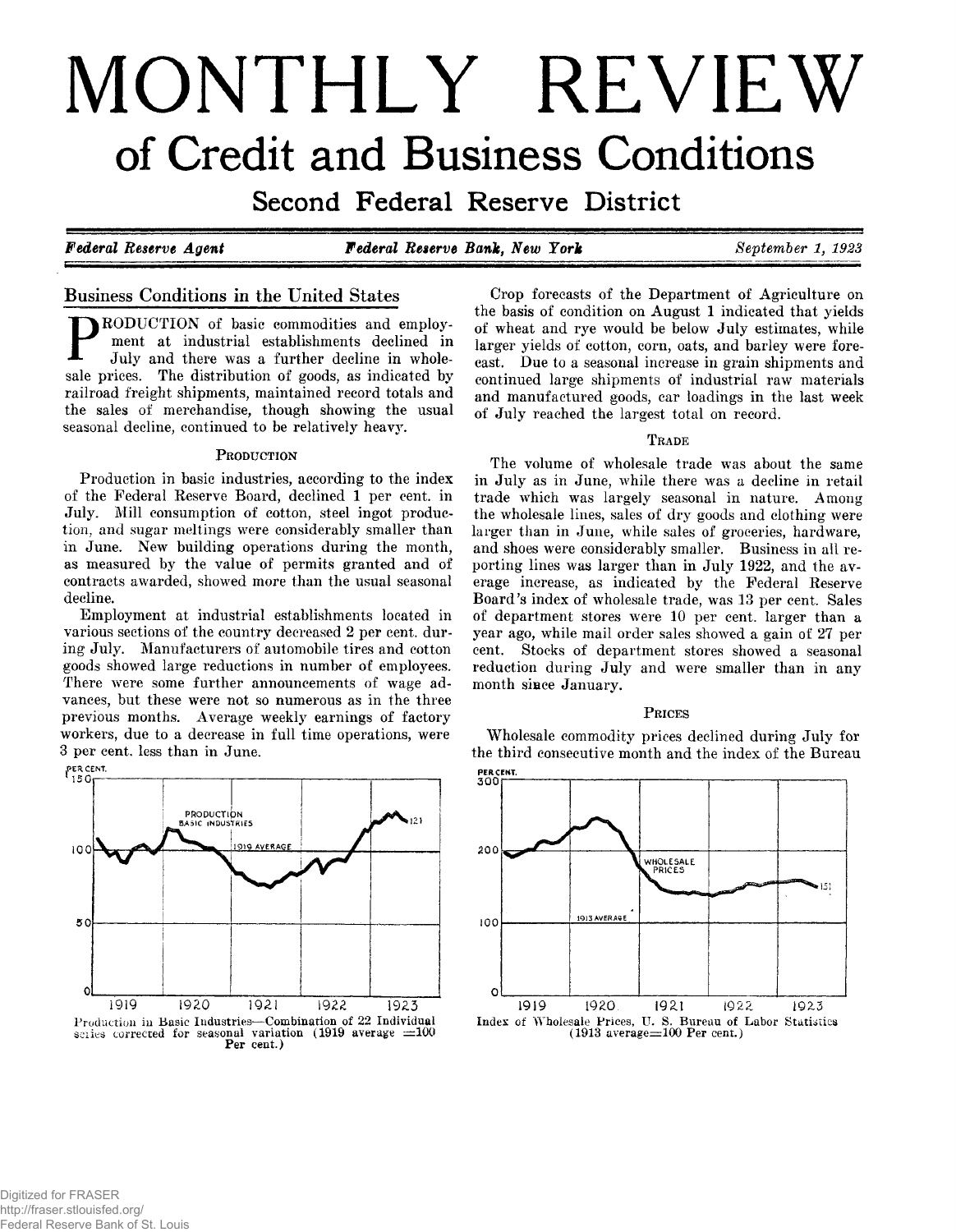

**Bank Credit—800 Member Banks in Leading Cities**

of Labor Statistics was 5 per cent, below the April peak. Prices of all groups of commodities, except house furnishings, were lower in July. The largest declines occurred in quotations of clothing, drugs and chemicals, farm products, and building materials. During the first half of August price changes were more moderate and quotations of cotton, spring wheat, hogs, sheep, and rubber advanced.

#### **BANK CREDIT**

Since the middle of July the volume of bank credit in use has shown a reduction, largely because of the substantial liquidation of loans on stocks and bonds at New York City banks. Between July 18 and August 15 loans of member banks in leading cities secured by stocks and bonds decreased by \$94,000,000 to the lowest point for the year, \$258,000,000 below the amount outstanding at the beginning of the year.

Commercial loans, however, increased so that the net reduction in total loans for the period amounted to \$60,- 000,000. Security investments declined \$73,000,000 to a new low level for the year.

The volume of discounted paper held at the Federal Reserve Banks showed a slight decrease, while their holdings of acceptances and United States securities reached new low points for the year. Between the middle of July and the middle of August gold holdings of the Federal Reserve Banks increased by \$21,100,000, reflecting in part net gold imports during July of \$27,- 400,000. Federal Reserve note circulation increased by about \$15,000,000 and there were also substantial increases in the volume of gold certificates and National Bank notes in circulation.

Slightly firmer tendencies in money rates during the month were reflected in a gradually increasing proportion of commercial paper sales at  $5\frac{1}{4}$  per cent., as compared with 5 per cent, in the previous month.



#### **Banking Conditions**

During the four weeks ended August 15 deposits and total loans and investments of reporting member banks in this district declined to new low points for the year. Loans on stocks and bonds were reduced to the lowest since early 1922, while security investments fell to near the previous low points for this year reached in May. The volume of commercial borrowing, on the other hand, increased.

The following table comparing changes during the past six weeks in member bank figures for this district and for the country as a whole shows that approximately two-thirds of the decline that has taken place in deposits and total loans and investments of all reporting banks has reflected liquidation of investments and loans on securities in this district. Commercial borrowing in this district has been more actively sustained than for the rest of the country.

|  | (In millions of dollars) |  |  |
|--|--------------------------|--|--|
|  |                          |  |  |

| 2rd<br><b>District</b>        | – All<br>Districts        |
|-------------------------------|---------------------------|
| $+$ $\frac{24}{228}$<br>$-46$ | $-21$<br>$-223$<br>$-102$ |
| $-250$<br>$-282$              | $-352$<br>$-380$          |

Accompanying the decrease in member bank loans and deposits, loans of the Federal Reserve Bank of New York on August 22 were slightly lower than on July 18, and were \$93,000,000 lower than on July 3. Combined holdings of bills and Government securities also declined, and total earning assets decreased to \$207,- 000,000, only slightly above the low point reached in June.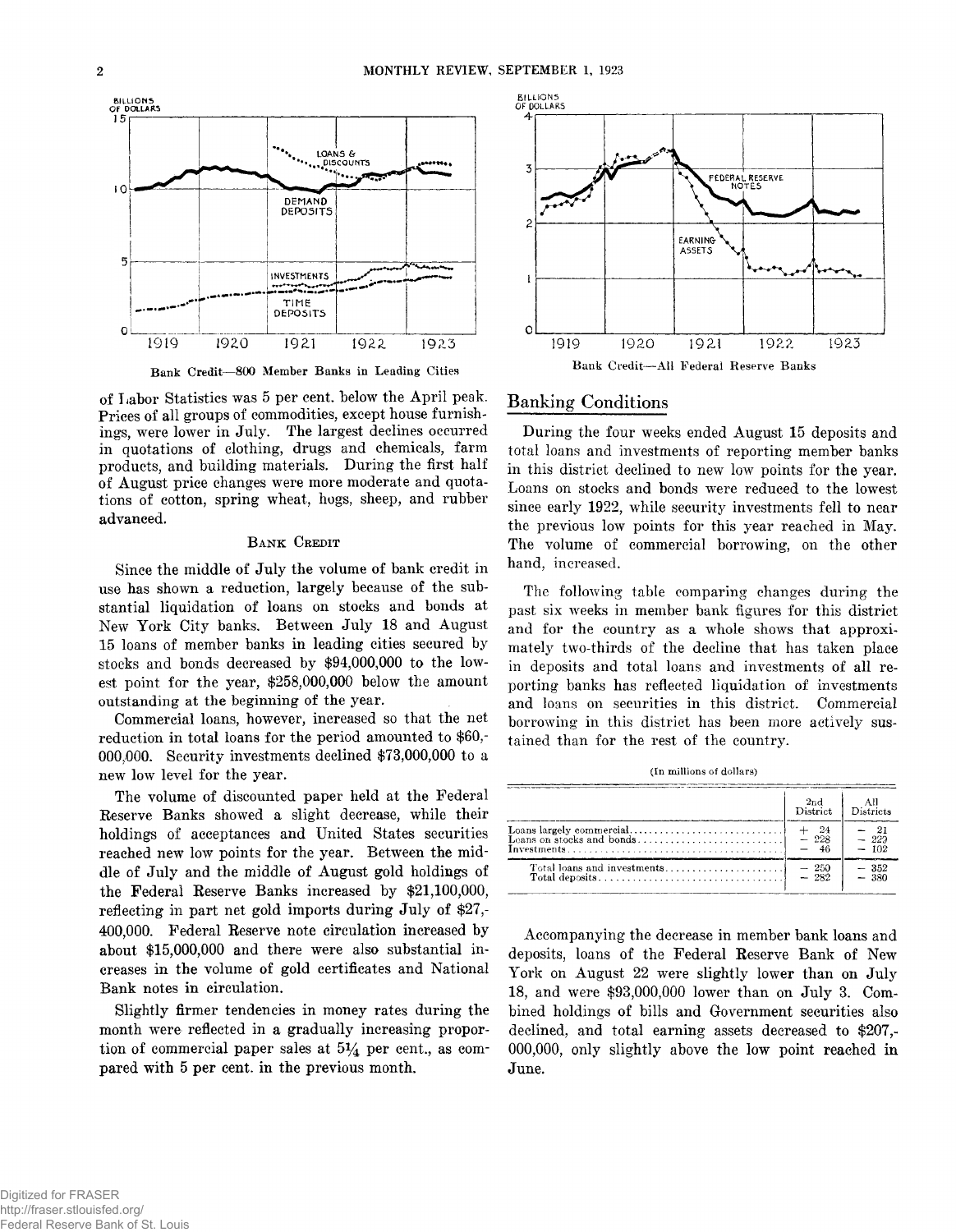#### **Rate of Turnover of Bank Deposits**

**Reflecting decreases in certain phases of business activity in the past few months the rate of turnover of bank deposits during July was slower than for some months past. The following table shows the index numbers for principal cities as computed by this bank, after allowance has been made for the usual seasonal variation. The figures show the annual rate of turnover of bank deposits. These figures in general reached their highest points in March and April of this year and since that time have tended to be somewhat smaller, as available credit has not been used quite as actively.**

|                                                                                                                                                           | Jan.                                 | Feb.                                                        | Mar.                                                         | Apr.                                                                    | May                                                          | June                                                         | July                                                        |
|-----------------------------------------------------------------------------------------------------------------------------------------------------------|--------------------------------------|-------------------------------------------------------------|--------------------------------------------------------------|-------------------------------------------------------------------------|--------------------------------------------------------------|--------------------------------------------------------------|-------------------------------------------------------------|
| New York $City$<br>$\text{Buffalo} \dots \dots \dots \dots \dots \dots$<br>Rochester<br>$Syracuse$<br>$\text{Boston} \dots \dots \dots \dots \dots \dots$ | 78.3<br>24.4<br>-21.6<br>7.7<br>33.7 | 84.8<br>28.9<br>26.1<br>22.8<br>8.7<br>38.0<br>50.3<br>40.5 | 88.4<br>27.8<br>26.3<br>23.3<br>10.8<br>39.2<br>46.9<br>41 0 | 86.6<br>25.5<br>29.3<br>22 <sub>0</sub><br>10.0<br>39.7<br>47.1<br>38.1 | 81.4<br>19.5<br>26.5<br>23.1<br>10.3<br>35.5<br>44.9<br>40.2 | 81.0<br>26.0<br>26.9<br>23.8<br>10.3<br>36.3<br>45.8<br>41.9 | 75.1<br>24.7<br>25.5<br>23.3<br>9.9<br>32.8<br>43.7<br>38.8 |

#### **Savings Bank Deposits**

**Reports by representative savings banks in this district show a small reduction in deposits between July 10 and August 10. The reduction, however, was due to the usual withdrawal of deposits following the crediting of interest July 1, and was less than occurred at the corresponding time a year ago.**

**Since 1918 the general trend of deposits in New York City savings banks has been upward at the rate of more than 8 per cent, a year, and in representative banks outside New York City at an average rate of a little over 4 per cent, a year. The average rate of interest paid on savings deposits in this district is in the neighborhood of 4 per cent, and hence a 4 per cent, increase each year would be expected if no new deposits were received, but the interest on old deposits was allowed to accumulate. The relationship between the actual increases in deposits for representative banks and steady increase at the rate of 4 per cent, is shown in the following diagram.**





# **Money Rates**

**Seasonal requirements for credit in connection with commercial transactions, offsetting liquidation in the financial markets, resulted in a slightly firmer tendency in money rates during August.**

**Prevailing rates for prime commercial paper rose** from 5 to  $5\frac{1}{4}$  per cent, in New York and other large **financial centers. During July there was a further decline in the volume of paper outstanding of 26 reporting dealers from \$867,000,000 to \$835,000,000.**

**Bills were inactive, but unchanged as to rates which** remained  $4\frac{1}{8}$  to  $4\frac{1}{4}$  per cent, on purchases by dealers and 4 to  $4\frac{1}{8}$  per cent, on sales by them. Foreign de**mand continued to absorb an appreciable amount of the moderate supply of new bills, which arose principally out of import transactions.**

**There was practically no change in quoted prices for Government certificates and notes, and the market for these issues was quiet.**

**Stock market call loan renewals, after touching 6 per cent, at the first of the month, dropped to** *4%* **per cent, until after the 20th, when a firmer tone again became manifest. Stock market time money rates were quoted**  $5\frac{1}{4}$  to  $5\frac{1}{2}$  per cent., compared with 5 to  $5\frac{1}{4}$  per cent. **in July.**

# **Security Markets**

**Stock prices became firmer in August, and industrial price averages by the 20th of the month gained about 5 points from the summer's low point. Railroad stocks were also stronger, but advanced less than industrials. Trading continued generally light.**

**The following diagram, comparing representative industrial stock prices in New York and London, shows that the recent decline in American securities has been followed at an interval of several months by a similar decline in British securities. This movement has accompanied lower commodity prices and hesitancy in trade closely resembling developments in this country.**



and 38 Industrial Stocks at London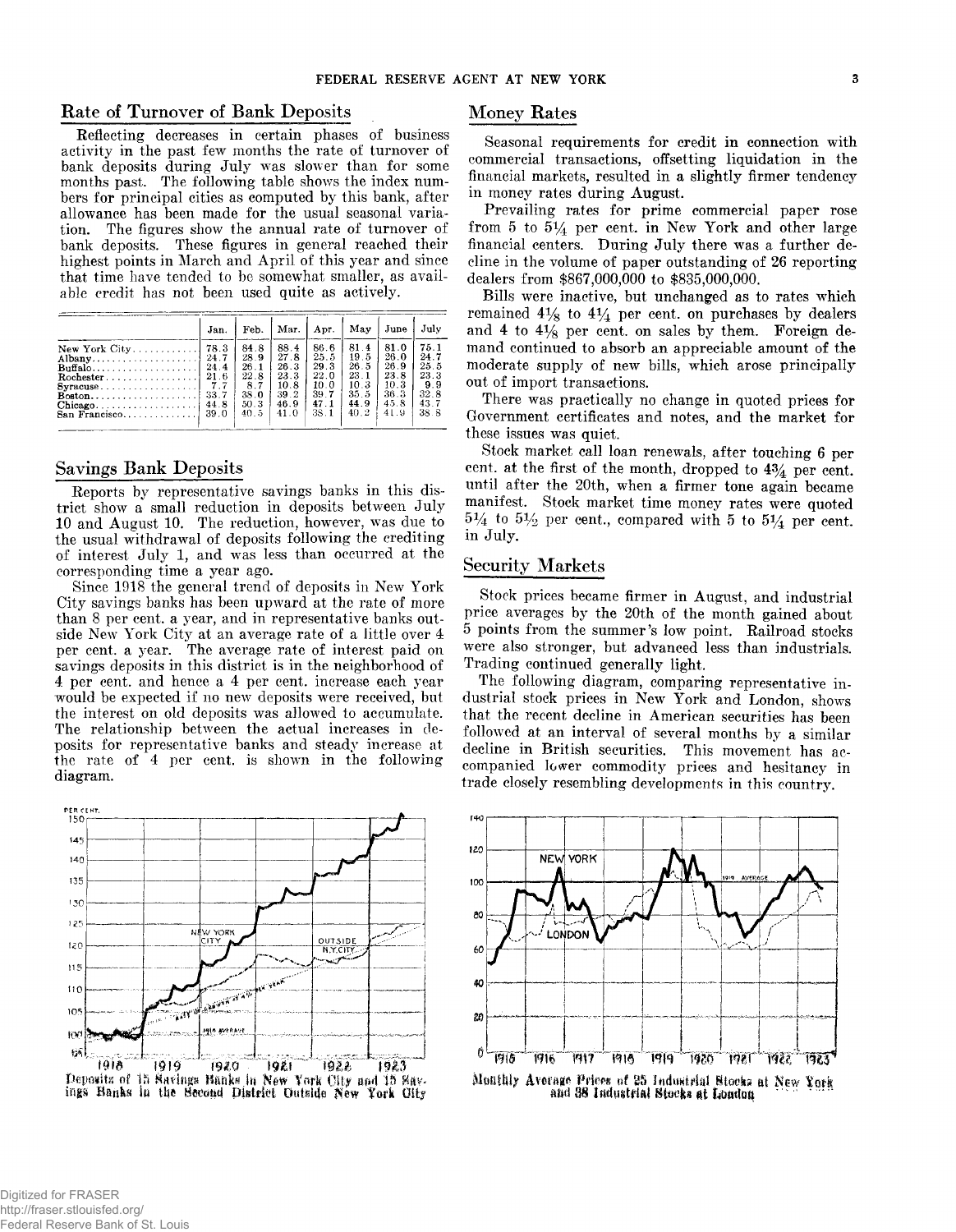**The bond market was generally quiet in August, and except for foreign issues maintained a steady tone. For nearly six months there has been little change in the general level of United States Government and high grade corporation bonds.**

**The volume of new financing was moderately large for this season of the year, due to the offering of \$20,- 000,000 three-year notes of the Swiss Government at a price to yield 6 per cent., and \$20,000,000 twenty-year bonds of the Norwegian Government at a price to yield over 6.30 per cent.**

#### **Foreign Exchange**

**The continued deadlock over reparations and further collapse of the mark to a new low point of 9 cents per million marks were presumably factors in carrying French and Belgian exchanges during the first part of August to new low points of 5.43 cents and 4.28 cents, 23 and 34 per cent, under levels prevailing in January before the occupation of the Ruhr. There were later partial rallies to 5.69 and 4.51 cents respectivelv on August 21.**

**Sterling, after recovering during July to \$4.60, again displayed an easing tendency and touched \$4.54%, slightly under the previous low point for the year reached July 5.**

**Argentine, Spanish, and Indian exchanges continued downward to new low points since 1922, while Brazilian exchange sagged further to the lowest ever reached. Canadian, Swiss, and Scandinavian rates tended firmer. The following diagram indicates by months the movements of leading rates since 1919.**



#### **Gold Movement**

**Imports of gold during July amounted to \$27,930,000** *m* **compared with \$19,434,900 m June, Exports were** \$523,000. For the seven months ended July 31 net gold imports have been  $$137,000,000$  as compared with  $$155$ . **000,000 during the corresponding period a year ago.** 

# **Foreign Trade**

**As the result of a decline of \$36,000,000 in July in the value of imports, and a continuation of exports at about the same level as in June, the balance of trade for July was in favor of the United States, after a period of four months during which imports had exceeded exports.**

**The import balance during the earlier months of the year may be largely ascribed to heavy American purchases abroad of crude or semi-manufactured materials. Manufactured goods formed less than 18 per cent, of total imports for the first six months of the year, as compared with 23 per cent, in 1922 and 1921.**

**Data just made available for the sources of imports and the destination of exports in the fiscal year ended June 30 show decreases during the year in the proportion of exports to the United Kingdom, Germany, and Japan, and increases in the proportion shipped to a number of the countries currently receiving smaller amounts. The following diagrams show the destination of exports and the sources of imports for the fiscal year ended June 30, 1923.**



United States Exports and Imports of Merchandise in the Fiscal Year 1922-23, by Countries of Destination and Origin

**As compared with the situation before the war, the United States is exporting somewhat smaller proportions of her products to the United Kingdom, Germany and Holland, and somewhat larger proportions to the Far East and South America. In imports, also, there has been a tendency for a greater scattering in the countries from which imports are received.**

#### **Wholesale Commodity Prices**

**During the month of July there was a continued decline in the prices of lumber, pig iron, copper, wool, silk, and a number of other commodities directly related to industrial activity. There was an accompanying decline in prices of many of the farm products including wheat which fell to under one dollar during several days of the month. Refleptijig these movements the Department of Labor's index number of wholesale prices declined 1.3 per cent, in July to a level 5 per eerit. below the maximum of last April, AH groups of commodities** contributed to the decline in July except household furnishings, which have shown no recession since April.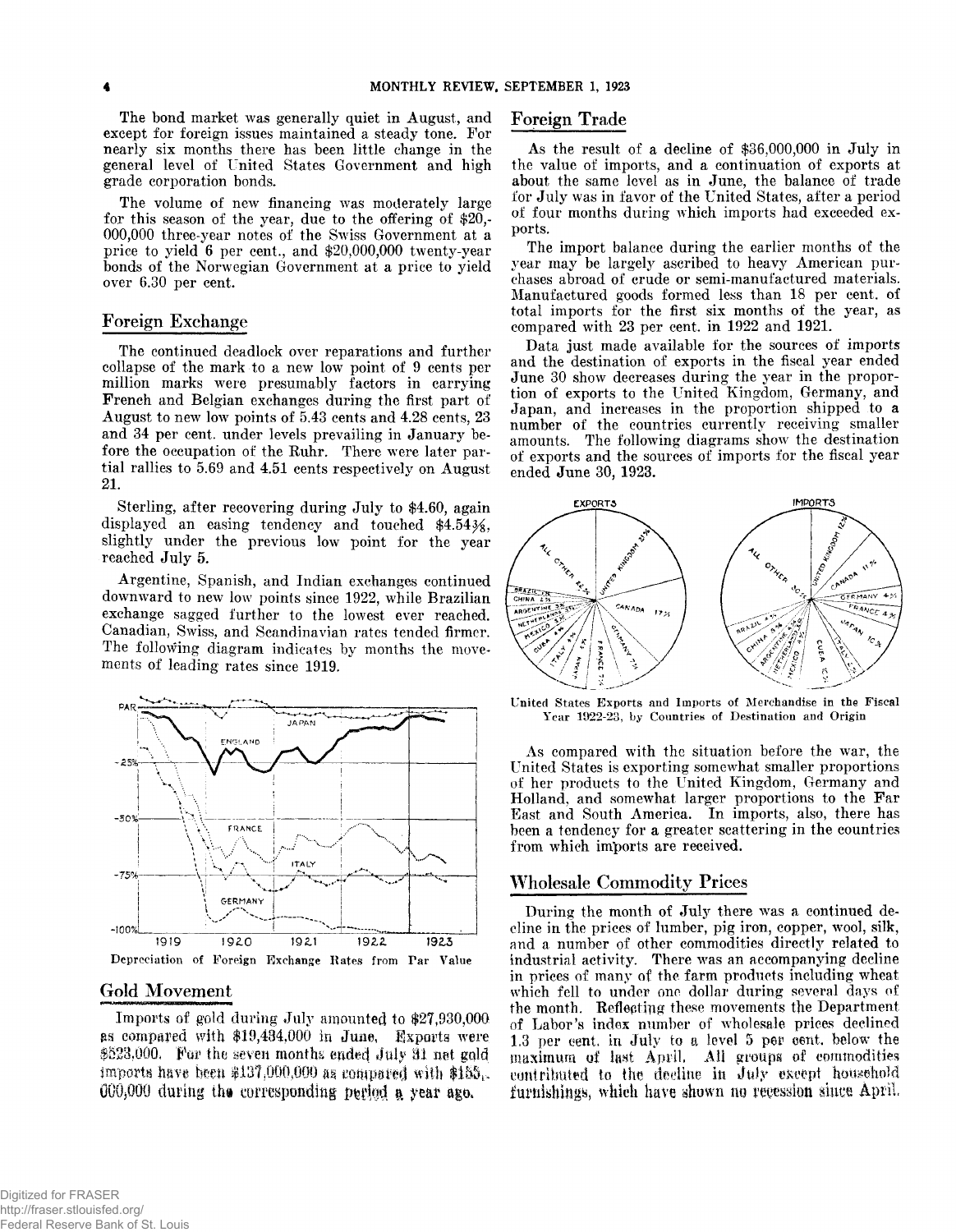**Fuel and lighting, building materials, and farm products have declined furthest from their high points, while food and house furnishings have declined least. The index of prices of 20 basic commodities maintained by this bank also declined during July to the lowest point since September 1922, and was 12 per cent, lower than the high point of last April.**

**In the early weeks of August there was some recovery in the prices of wheat, corn, cotton, hogs and steers. There were continued declines in a number of commodities used in industry, but this bank's index of basic commodity prices advanced approximately to its position at the middle of July.**

**Prices abroad, except in the Scandinavian countries and Germany, show a downward tendency.**

#### **Cost of Living**

**The cost of living advanced one per cent, during July due to continued increases in the cost of food, shelter, and clothing. The index compiled by the National Industrial Conference Board was 5 per cent, above the low point of 1922 and 62 per cent, above 1914. Changes in detail are as follows.**

 $(July 1914 = 100 Per cent.)$ 

| Items                     | July                            | Per cent.<br>change<br>from June | Per cent.<br>change<br>from Low |
|---------------------------|---------------------------------|----------------------------------|---------------------------------|
| Shelter<br>Fuel and Light | 147<br>175<br>170<br>176<br>173 | $+2.1$<br>$+0.6$<br>$-1.1$       | 5.8                             |
| All Items                 | 162                             | $+1.1$                           |                                 |

**The slow movement of the cost of living is in sharp contrast to that of wholesale prices of basic commodities as indicated by the accompanying diagram which compares the cost of living index of the National Industrial Conference Board with the index for 20 basic commodities prepared by this bank.**



# **Employment and Wages**

**Due partly to seasonal influences, the number of factory workers in New York State as reported to the State Department of Labor decreased slightly in July and was almost 3 per cent, under the March high point for the year. In the United States as a whole, employment decreased 2 per cent, in July, the first decrease since April 1922, according to the Bureau of Labor Statistics. The largest reduction in employment occurred in the automobile tire industry where a decrease of 10.3 per cent, accompanied curtailment of production.**

**Confirmation of the reduction in the pressure for workers in New York is found in figures from the New York State Employment Offices which indicate that the number of jobs open in July was 7 per cent, smaller, than the number of applicants for work. The diagram below, expressing orders for workers as a percentage of applications for work, shows that the ratio of orders to. applicants has decreased each month since April.**





**The number of wage increases in industrial establishments throughout the United States, as reported by the National Industrial Conference Board, totaled 77 in the month ended August 14 compared with 137 in July and 287 in June.**

#### **Production in Basic Industries**

**For the second successive month, there was during July a preponderance of basic industries showing decreases in activity as compared with those showing increases.**

**Curtailment continued most marked in the cotton industry, where mill consumption of cotton fell 80,600 bales to a point 15 per cent, below consumption in June and 26 per cent, below consumption in March, the high month this year. The index of cotton consumption stood 17 per cent, below the estimated normal for the month, compared with 8 per cent, above in May.**

**In the steel industry, a further drop of 3,500 tons in daily average ingot production caused a decline of 8 per cent, in the index of ingot output, Active blast** furnace capacity between July 1 and August 1 de**creased 8,400 tons, but due to the faot that many fu?<**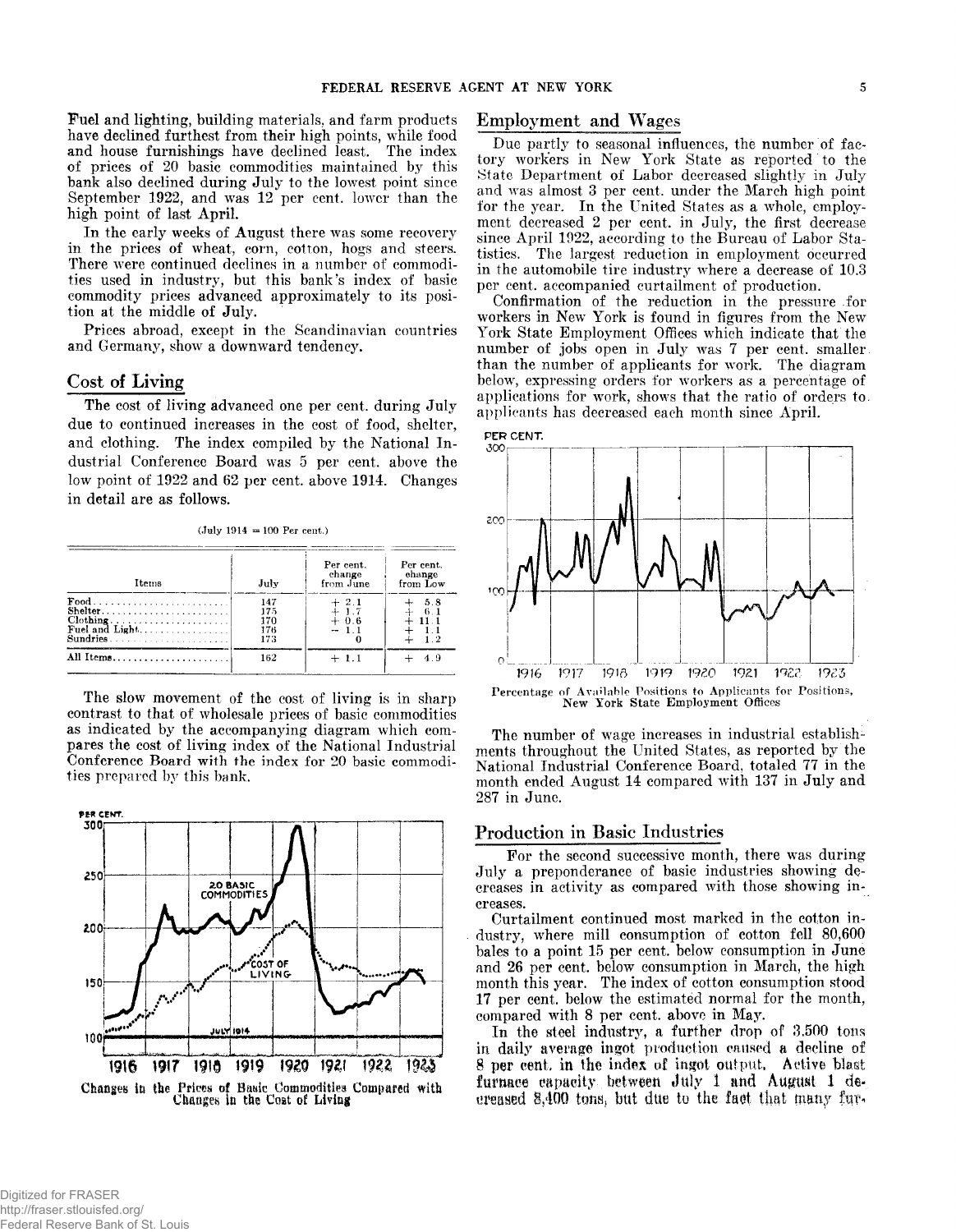**naces did not blow out until towards the end of the month pig iron production showed a smaller decline. Unfilled orders of the United States Steel Corporation decreased 7 per cent.**

**Anthracite coal mined, on the other hand, was slightly larger in July and since the first of the year has amounted to nearly 60,000,000 tons, the largest ever reported for the first seven months of the year. Output of petroleum again increased, resulting in a further increase in stocks of crude petroleum and gasoline. Automobile production was lower than in June, but the decline was less than is usual for the season when considerable production capacity is shifted from open to closed car models.**

**The diagrams at the foot of this page compare recent changes in production and prices of basic materials and the table immediately following shows indexes of monthly production computed by this bank in percentages of an estimated normal allowing for seasonal variation and year to year growth.**

(Estimated Normal = 100 Per cent.)

|                                                                                | 1922 | 1923 |      |     |         |             |  |
|--------------------------------------------------------------------------------|------|------|------|-----|---------|-------------|--|
|                                                                                | July | Mar. | Apr. | May | June    | July        |  |
|                                                                                | 81   | 110  | 114  | 124 | 122     | 121         |  |
| Steel ingots                                                                   | 91   | 114  | 115  | 122 | 114     | 106         |  |
| Bituminous $\text{coal.} \ldots \ldots \ldots \ldots \ldots \ldots$            | 41 t | 105  | 117  | 114 | 109     | 106p        |  |
| Anthracite coal                                                                | 11   | 112  | 102  | 98  | 98      | 100         |  |
|                                                                                | 77   | 90   | 89   | 95  | 98      | 102p        |  |
| Tin deliveries                                                                 | 75   | 110  | 132  | 114 | 92      | 84          |  |
| Petroleum                                                                      | 110  | 127  | 134  | 139 | 139     |             |  |
| $\text{Cottom consumption} \dots \dots \dots \dots \dots \dots$                | 84   | 107  | 101  | 108 | 96      | 83          |  |
| Woolen mill activity*                                                          | 89   | 118  | 120  | 118 | 113     |             |  |
|                                                                                | 121  | 122  | 110  | 113 | 107     | 122         |  |
| Meat slaughtered                                                               | 99   | 119  | 116  | 120 | 111     |             |  |
| Sugar meltings, U. S. Ports                                                    | 131  | 132  | 122  | 118 | 79      | 70          |  |
| Wood pulp                                                                      | 105  | 100  | 102  | 120 | 1.1.1.1 | and a state |  |
| Paper, total                                                                   | 93   | .    | 109  | 114 | 1.1.1.1 | .           |  |
| Lumber                                                                         | 101  | 136  | 119  | 125 | 123     | .           |  |
| $Tobacco$ consumption                                                          | 90   | 91   | 89   | 93  |         |             |  |
| $\mathbf{Cement.}\dots\dots\dots\dots\dots\dots\dots\dots\dots\dots\dots\dots$ | 126  | 146  | 134  | 133 | 128     | 135         |  |
| Gasoline                                                                       | 109  | 121  | 115  | 108 | 111     |             |  |
| Zinc*                                                                          | 60   | 85   | 82   | 83  | 75      | 75          |  |
| Leather, sole                                                                  | 89   | 106  | 103  | 96  | 93      |             |  |
| Automobile necessary                                                           | 121  | 125  | 149  | 150 | 150     | 101.        |  |





# **Indexes of Business Activity**

**The indexes of business activity, computed by this** bank, show that during July there was a diminution in **the volume of business in six instances, while in four others there was increased activity. The number of business failures declined.**

**A summary of these index numbers is shown in the following table. In each case the figures are expressed as percentages of the estimated normal and allowance has been made for seasonal variations, year to year growth, and, when necessary, for changes in prices.**

(Estimated Normal = 100 Per cent.)

|                                                                             | 1922 |      |      | 1923 |                         |      |  |  |  |
|-----------------------------------------------------------------------------|------|------|------|------|-------------------------|------|--|--|--|
|                                                                             | July | Mar. | Apr. | May  | June                    | July |  |  |  |
| Primary Distribution of Goods-                                              |      |      |      |      |                         |      |  |  |  |
| Car loadings, mdse. and misc                                                | 103  | 108  | 114  | 108  | 106                     | 102  |  |  |  |
| Car loadings, other                                                         | 79   | 120  | 125  | 119  | 117                     | 119  |  |  |  |
| Wholesale trade, Second District                                            | 94   | 111  | 105  | 103  | 100                     | 102  |  |  |  |
| $Express \dots \dots \dots \dots \dots \dots \dots \dots \dots \dots \dots$ | 98   | 83   | 82   | 83   | $90\nu$                 | 97p  |  |  |  |
| Imports                                                                     | 99   | 125  | 122  | 130  | 119p                    | 108p |  |  |  |
| Cereal exports                                                              | 171  | 106  | 107  | 143  | 92                      |      |  |  |  |
| General Business Activity-                                                  |      |      |      |      |                         |      |  |  |  |
| Bank debits, outside N.Y. City                                              | 97   | 108  | 111  | 112  | 107                     | 99   |  |  |  |
| Bank debits, N. Y. City                                                     | 111  | 110  | 104  | 105  | 105                     | 98   |  |  |  |
| Electric power                                                              | 102  | 116  | 115  | 118  | 117p                    | .    |  |  |  |
| Postal receipts                                                             | 99   | 105  | 99   | 104  | 102                     | 99   |  |  |  |
| Building permits                                                            | 118  | 182  | 144  | 122  | 114                     | 99 p |  |  |  |
| Newspaper advertising                                                       | 94   | 110  | 110  | 110  | $\cdot$ $\cdot$ $\cdot$ |      |  |  |  |
| Magazine advertising                                                        | 83   | 92   | 95   | 91   | 95                      | 100  |  |  |  |
| Business failures                                                           | 121  | 103  | 103  | 102  | 101                     | 84   |  |  |  |

*p* Preliminary.

#### **Building**

**Projects for new building construction in the United States, represented by the value of permits granted in 158 cities, amounted to \$198,222,000 in July or approximately \$40,000,000 less than in June. The decline was general throughout the country and continued the downward movement evident since March. An index prepared by this bank, which allows for changes in cost of construction as well as seasonal variations and annual growth, show^s that in July the volume of building for**



WHEAT *<sup>J</sup>* **ft 19\*\*1 ' '19\***  $19.7<sup>2</sup>$ 



7875

HOG:

ិវិទិភិកិ

v,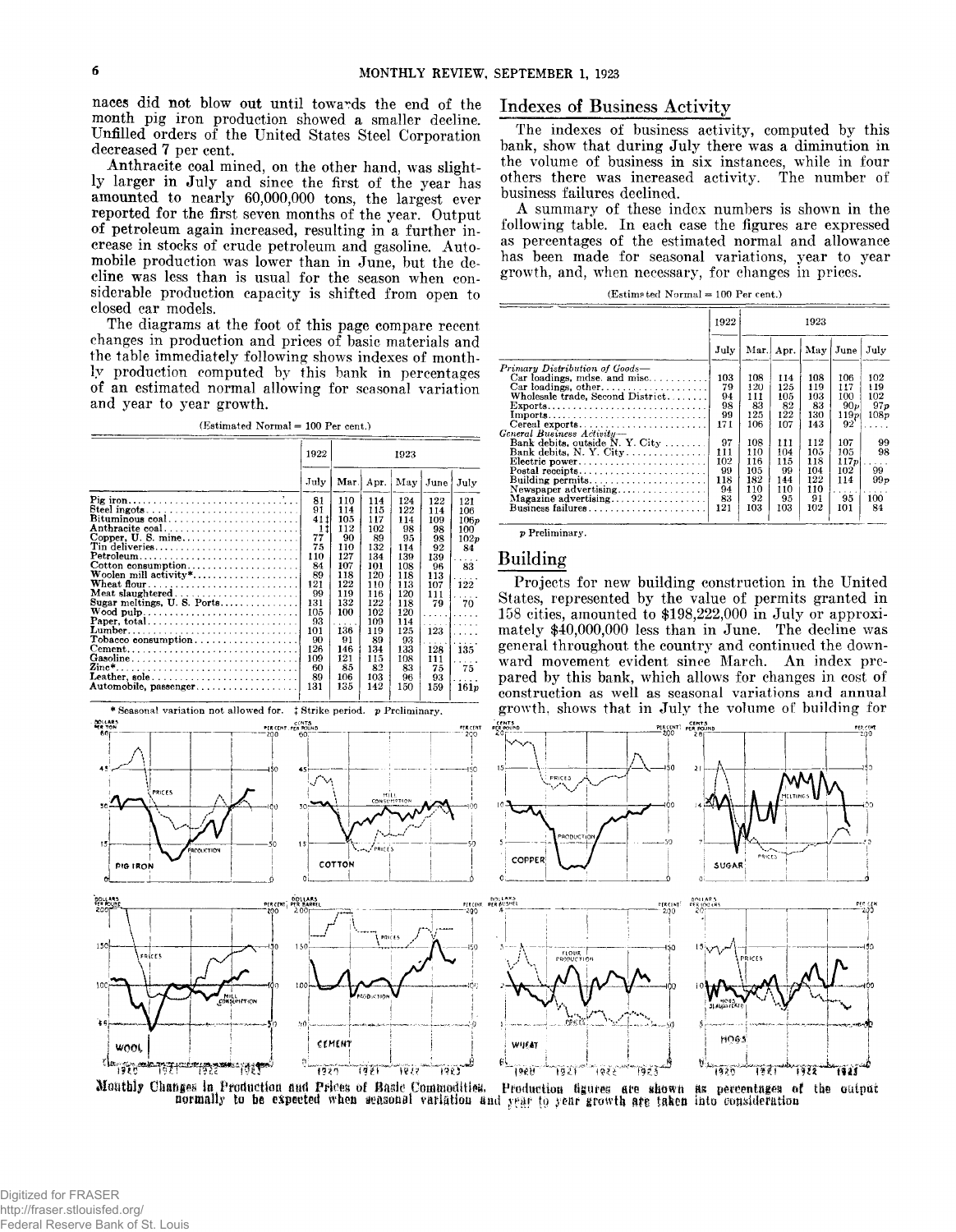**which permits were issued was 99 per cent, of estimated normal. This index has declined abruptly from 182, the high point reached in March, and now for the first time since August 1, 1921, is below estimated normal.**

**In 27 Northeastern States the value of contract awards, which appears to follow the granting of permits by some weeks, decreased further in July and at \$274,- 000,000 was \$100,000,000 below the May high point.**

**Building wages in principal cities remained in July at the high level reached in June, but the cost of building materials declined further. As a fesult, the cost of construction index computed by this bank declined to 195 per cent, of 1913 average cost. As shown in the following table, building wages are above the highest point of 1920, but the price of building materials is 37 per cent, less than in 1920.**

|                                                        | Building  | Building | <b>Total Cost</b> |
|--------------------------------------------------------|-----------|----------|-------------------|
|                                                        | Materials | Wages    | of Construction   |
|                                                        | 100       | 100      | 100               |
| Maximum, 1920                                          | 300       | 195      | 254               |
| Low, $1922$                                            | 155       | 179      | 165               |
|                                                        | 204       | 194      | 200               |
| $\text{May, } 1923 \ldots \ldots \ldots \ldots \ldots$ | 202       | 199      | 201               |
|                                                        | 194       | 203      | 198               |
|                                                        | 190       | 203      | 195               |

# **Railway Traffic**

**For four successive weeks in July and early August car loadings of freight were larger than the previous high weekly figure in October 1920. The increase in loadings as compared with earlier months of this year was due wholly to seasonal influences, and an index prepared by this bank which allows for seasonal fluctuations as well as annual growth shows that car loadings in July were only 10 per cent, above estimated normal as compared with 13 per cent, in June and 18 per cent, in May.**

**A computation by the Bureau of Railway Economics shows that the net operating income of Class 1 roads during the half year was equal to 5.64 per cent, on their minimum tentative valuation as fixed by the Interstate Commerce Commission, as compared with 5.75, the percentage set by the Commission as a fair return on capital invested. This is the highest rate of earnings since before the war. Southern roads earned 6.64 per cent, on their valuation during the half year, while the Eastern group earned 6.59 per cent., and the Western 4.20 per cent.**



# **Crops**

**In its August forecast, the Department of Agriculture estimates that the corn, oats, and cotton crops will be larger than had been estimated in July, and the spring and winter wheat crops will be smaller. The following table compares the August forecasts of yields of the principal crops with the July forecasts, and with the December estimates for 1922, and a five-year average.**

(In Millions)

|                                                                                                                                       |                                                                              |                                                             | 1922                                                       |                                                            | 1923                                                       |
|---------------------------------------------------------------------------------------------------------------------------------------|------------------------------------------------------------------------------|-------------------------------------------------------------|------------------------------------------------------------|------------------------------------------------------------|------------------------------------------------------------|
| Crop                                                                                                                                  | Unit 4                                                                       | 1917-1921<br>Average                                        | December<br>Estimate                                       | July<br>Forecast                                           | August<br>Forecast                                         |
| $Corn \ldots \ldots$<br>$Oats$<br>Wheat<br>$\mathbf{Cotton} \dots \dots \dots$<br>$\mathbf{Hay}$<br>Tobacco<br>Potatoes 1<br>$Apples$ | Bushel<br>Bushel<br>Bushel<br>Bale<br>Short ton<br>Pound<br>Bushel<br>Bushel | 2.931<br>1.378<br>835<br>11.2<br>100<br>1.361<br>482<br>160 | 2.891<br>1.201<br>862<br>9.8<br>113<br>1,325<br>561<br>201 | 2,877<br>1.284<br>821<br>11.4<br>99<br>1,425<br>476<br>189 | 2.982<br>1,316<br>793<br>11.5<br>97<br>1,474<br>473<br>188 |

**Due partly to the reduced yield of wheat and lower prices for wheat, cotton, and oats, the aggregate farm value of 12 principal crops, computed at August 1 prices, was about \$500,000,000 less than the value computed from July 1 estimates and prices, but about \$500,- 000,000 larger than the farm value of last year's crops.**

#### **Wholesale Trade**

**Wholesale trade in this district was somewhat more active in July than in June. The index prepared by this bank, in which allowance is made for seasonal variations, price changes, and year to year growth, advanced 2.7 per cent, between June and July and in the latter month was 2 per cent, above the estimated normal. The course of the index in recent months is shown in a diagram on the following page.**

**The dollar value of sales in July was 21 per cent, larger than in July last year. Sales of all commodities were above those of last July, the largest gain being recorded by machine tool dealers. Sales of clothing, both men's and women's, were especially large during the month. The smallest gain, 9 per cent., occurred in sales of groceries.**

**Detailed figures are shown in the following table.**

| Commodity                                                 | DOLLAR SALES DURING JULY<br>(In Percentages) |      |      |      |      |  |  |  |
|-----------------------------------------------------------|----------------------------------------------|------|------|------|------|--|--|--|
|                                                           | 1919                                         | 1920 | 1921 | 1922 | 1923 |  |  |  |
| Machine tools                                             | 296                                          | 392  | 79   | 100  | 232  |  |  |  |
| $\text{Clothing} \dots \dots \dots \dots \dots$           | 149                                          | 121  | 96   | 100  | 137  |  |  |  |
| $(A)$ Men's                                               | 90                                           | 114  | 94   | 100  | 157  |  |  |  |
| $(B)$ Women's                                             | 189                                          | 125  | 97   | 100  | 123  |  |  |  |
| $\text{Dry}\ \text{ goods}\ldots\ldots\ldots\ldots$       | 155                                          | 165  | 103  | 100  | 125  |  |  |  |
| $Diamonds \ldots \ldots \ldots \ldots$                    | 451                                          | 124  | 70   | 100  | 119  |  |  |  |
| $Jewelry$                                                 | 275                                          | 256  | 82   | 100  | 117  |  |  |  |
| Hardware                                                  | 123                                          | 151  | 88   | 100  | 115  |  |  |  |
| $\text{Shoes.} \dots \dots \dots \dots \dots \dots \dots$ | 221                                          | 144  | 127  | 100  | 113  |  |  |  |
| Stationery                                                | 123                                          | 166  | 99   | 100  | 112  |  |  |  |
|                                                           | 96                                           | 97   | 94   | 100  | 111  |  |  |  |
| $G$ roceries                                              | 155                                          | 174  | 96   | 100  | 109  |  |  |  |
| Total (weighted)                                          | 153                                          | 153  | 98   | 100  | 121  |  |  |  |